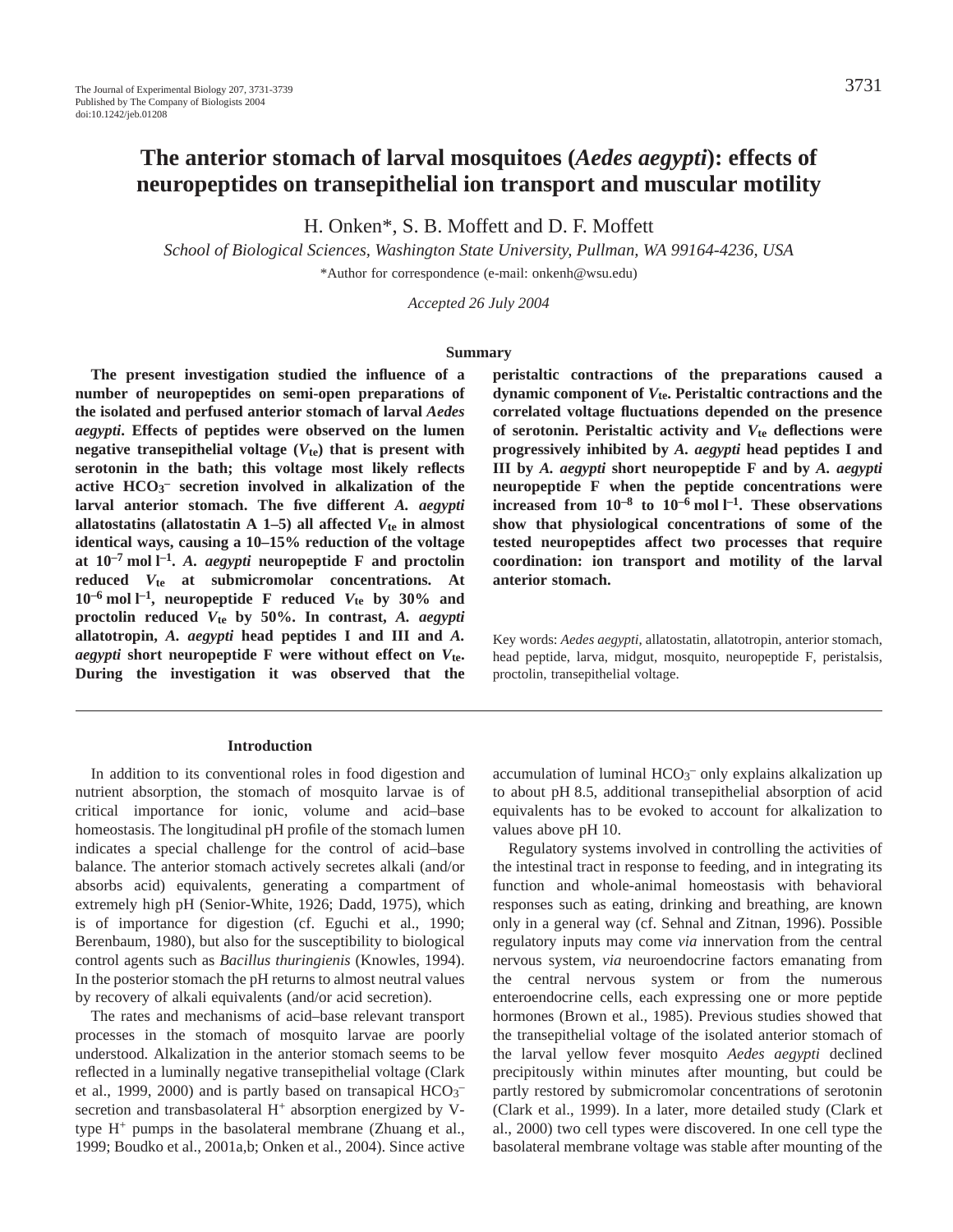# 3732 H. Onken, S. B. Moffett and D. F. Moffett

isolated tissue, whereas it dramatically depolarized in the other cell type. It could be that the two cell types may be related to the two processes that seem to be involved in anterior stomach alkalization (see above). With respect to regulation, the abovedescribed results suggest that endogenous serotonin and some additional chemical messengers were critical for authentic stomach function and were lost when the stomach was isolated and perfused with artificial saline.

The present study evaluated several candidate neuropeptides for their potential roles in controlling stomach function. Initially, these studies focused on ion transport of the anterior stomach, using changes in the transepithelial voltage as an indicator of effects on ion transport. However, the muscular motility of the preparations produced a dynamic component of the transepithelial voltage, which also allowed us to evaluate myotropic effects of the peptides.

### **Materials and methods**

# *Mosquitoes*

*Aedes aegypti* (Vero Beach strain) eggs were provided by Dr Marc Klowden (University of Idaho, Moscow, USA) from a continuously maintained colony. Eggs were hatched and larvae were maintained in a 1:1 mixture of tapwater and deionized water at  $26^{\circ}$ C and subjected to a 16 h:8 h L:D photoperiod. The water was replaced each morning, and the larvae were fed with ground Tetramin flakes (Tetrawerke, Melle, Germany). Fed fourth-instar larvae were used in all experiments.

### *Solutions and chemicals*

The basic saline used was based on larval *Aedes* hemolymph composition (Edwards, 1982a,b) and consisted of (in mmol l<sup>-1</sup>): NaCl, 42.5; KCl, 3.0; MgCl<sub>2</sub>, 0.6; CaCl<sub>2</sub>, 5.0; NaHCO3, 5.0; succinic acid, 5.0, malic acid, 5.0; Lproline, 5.0; L-glutamine, 9.1; L-histidine, 8.7; L-arginine, 3.3; dextrose, 10.0; Hepes, 25. The pH was adjusted to 7.0 with NaOH. The above components were purchased from Sigma (St Louis, MO, USA), Fisher Scientific (Pittsburgh,

PA, USA) or Mallinckrodt (Hazelwood, MO, USA). Serotonin and proctolin were purchased from Sigma. *A. aegypti* head peptide I (Aedae-HP-I), *A. aegypti* head peptide III (Aedae-HP-III), *A. aegypti* short neuropeptide F (AedaesNPF also known as Aedae-LRLFa or new head peptide) and *A. aegypti* neuropeptide F (Aedae-NPF) were provided by Dr M. R. Brown (University of Georgia, Athens, USA). *A. aegypti* allatotropin (Aedae-AT) was provided by Dr J. A. Veenstra (Université de Bordeaux, Talence, France) and five different *A. aegypti* allatostatins type A (Aedae-AST-A 1–5) were provided by Dr F. G. Noriega (University of Arizona, Tucson, USA). The amino acid sequences of the peptides used are shown in Table 1. The peptides and concentrated stock solutions in water or saline were stored at –80°C before their use in the experiments.

# *Perfusion pipettes*

Perfusion pipettes were made from glass capillary pipettes  $(100 \mu l, VWR, West Chester, PA, USA)$ . A pull on a vertical pipette puller (model 700B, David Knopf Instruments, Tujunga, CA, USA) was followed by manual elaboration of the pipette tips (approximately  $100 \mu m$  in diameter) to give the pipette shaft an L-shaped form. The shaft of the pipette tips was covered with a thin layer of cured Sylgard 184 (Dow Corning, Midland, MI, USA) to improve the electrical seal between the pipette and the tissue.

### *Preparations and perfusion of anterior stomachs*

The larvae were decapitated and the intestinal system then isolated and transferred to the bath of a perfusion chamber. The caeca and the posterior stomach were cut off and the anterior stomach was mounted with its anterior end on the tip of the perfusion pipette, held by a micromanipulator (Brinkmann, Westbury, NY, USA). The preparations were tied in place with a fine human hair and the posterior end of the anterior stomach was left open (semi-open preparation; see Fig. 1). The bath (volume  $100 \mu$ ) was perfused by gravity flow with oxygenated salines at a rate of  $15-30$  ml h<sup>-1</sup>. The perfusion pipette was connected *via* a set of 3-way stopcocks to a push–pull multi-

| Tuoto 1:11 can opephaces ascar in the present the contraction |                               |               |                                       |
|---------------------------------------------------------------|-------------------------------|---------------|---------------------------------------|
|                                                               | Name                          | Abbreviation  | Sequence                              |
|                                                               | Allatostatin A $11$           | Aedae-AST-A 1 | <b>SPKYNFGLa</b>                      |
|                                                               | 2 <sup>1</sup>                |               | <b>LPHYNFGLa</b>                      |
|                                                               | 3 <sup>1</sup>                |               | RVYDFGLa                              |
|                                                               | 4 <sup>1</sup>                | 4             | ASAYRYHFGLa                           |
|                                                               | 5 <sup>1</sup>                |               | <b>LPNRYNFGLa</b>                     |
|                                                               | Allatotropin <sup>2</sup>     | Aedae-AT      | APFRNSEMMTARGFa                       |
|                                                               | Head peptide $I^3$            | Aedae-HP-I    | <b>ORhPPSLKTRFa</b>                   |
|                                                               | Head peptide III <sup>4</sup> | Aedae-HP-III  | <b>ORPPSLKTRFa</b>                    |
|                                                               | Short neuropeptide $F5$       | Aedae-sNPF    | APQLRLRFa                             |
|                                                               | Neuropeptide F <sup>6</sup>   | Aedae-NPF     | SFTDARPODDPTSVAEAIRLLOELETKHAOHARPRFa |
|                                                               | Proctolin                     |               | <b>RYLPT</b>                          |
|                                                               |                               |               |                                       |

Table·1. *Neuropeptides used in the present investigation*

<sup>1</sup>Veenstra et al., 1997; <sup>2</sup>Veenstra and Costes, 1999; <sup>3</sup>Matsumoto et al., 1989; <sup>4</sup>Veenstra, 1999; <sup>5</sup>cf. Riehle et al., 2002; <sup>6</sup>Stanek et al., 2002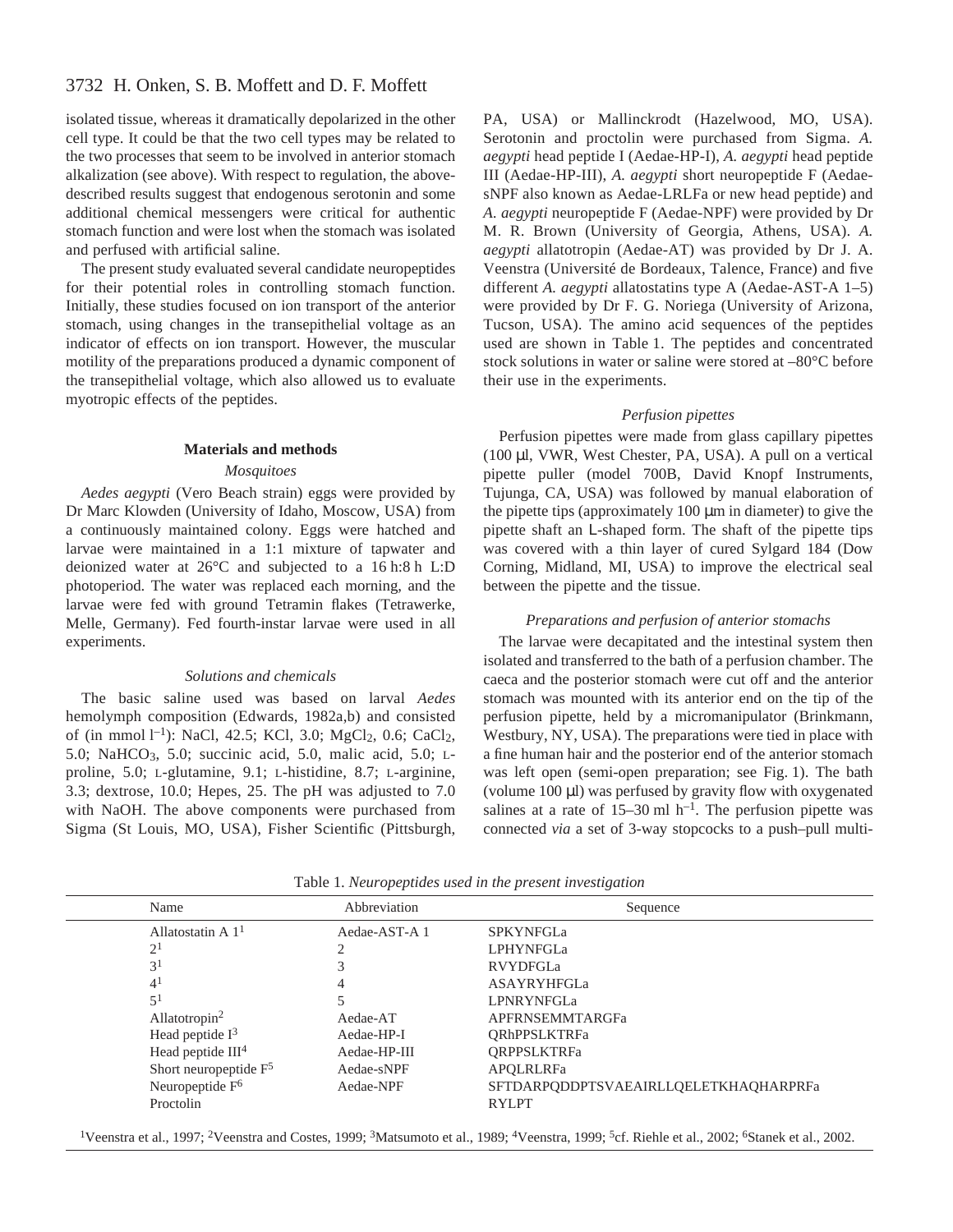

Fig. 1. Schematic representation of the set-up for the measurement of the transepithelial voltage with a semi-open preparation of stomach segments of larval mosquitoes. The luminal perfusion (*P*L) is achieved by connection of the perfusion pipette to a push-pull multi-speed syringe pump. The direction of the perfusion can be changed by connection to the infusion syringe or the withdrawal syringe. Bath perfusion (*P*B) is by gravity flow from interchangeable reservoirs with oxygenated salines. The transepithelial voltage is measured with calomel electrodes connected to the pipette  $(V_L)$  and the bath  $(V_B)$  by agar bridges. D, drainage.

speed syringe pump (model 120, Stoelting, Wood Dale, IL, USA). The rate of perfusion was 20–60  $\mu$ l min<sup>-1</sup>. According to the physical dimensions of anterior stomach preparations (Clark et al., 2000), this rate results in 3–9 luminal volume exchanges per minute.

#### *Electrophysiological measurements*

The bath and the pipette, reflecting the hemolymph side and the lumen of the semi-open stomach preparation, were connected *via* agar bridges (3% agar in 3 mol<sup>1-1</sup> KCl) to calomel electrodes (see Fig. 1). The transepithelial voltage (*V*te) was measured in the lumen with reference to the bath (hemolymph side of the tissue) with the voltmeter of a voltage clamp (VCC 600, Physiologic Instruments, San Diego, CA, USA) and continuously recorded on a chart recorder (model 500, Linear Instruments, Reno, NV, USA). In a prior study (Onken et al., 2004), the validity of the semi-open preparation for voltage measurements was verified and discussed in detail.

#### *Statistics*

All data are presented as means  $\pm$  standard error of the mean (S.E.M.). Differences between groups were tested, using oneway analysis of variance (ANOVA) with Tukey's post-test. Significance was assumed at *P<*0.05.

### **Results**

All experiments were started by bathing and perfusing the anterior stomach of *A. aegypti* larvae with basic mosquito saline. As described by Clark et al. (1999), we observed the initially high, luminally negative transepithelial voltage  $(V_{te})$ to rapidly decrease after mounting of the tissue, suggesting

# *Neuropeptides and larval mosquito stomach* 3733

washout of stimulative factors. After  $5-10$  min the voltage stabilized at  $-11\pm1$  mV (*N*=44). In the next step, 0.2 µmol  $l^{-1}$ serotonin was added to the bathing solution and only those preparations that showed a rapid and marked stimulation of *V*te under the influence of this drug were accepted for further experiments (see Fig. 2). In the presence of serotonin, the transepithelial voltage stabilized at a mean value of  $-35\pm3$  mV (*N*=44).

# *Effects of neuropeptides on the transepithelial voltage in presence of serotonin*

In a first series of experiments (*N*=5), *A. aegypti* allatostatins A1 to A5 (Aedae-AST-A, see Table 1; Veenstra et al., 1997) were applied at a concentration of  $10^{-7}$  mol  $1^{-1}$  to the bath. All five different Aedae-AST-A affected  $V_{te}$  in a very similar way, inducing a small but significant (*P*<0.05) depolarization of the luminally negative voltage by 10–15%. The voltage decreases were partly reversible. A time-course of one representative experiment is shown in Fig. 2.

In the next series of experiments, individual anterior stomach preparations were exposed to *A. aegypti* allatotropin (Aedae-AT, see Table 1; Veenstra and Costes, 1999), to two different *A. aegypti* head peptides (Aedae-HP-I, Aedae-HP-III, see Table 1; cf. Matsumoto et al., 1989; Veenstra, 1999) or to short neuropeptide F (Aedae-sNPF, see Table 1; cf. Riehle et al., 2002) at stepwise increasing concentrations between  $10^{-16}$ and  $10^{-6}$  mol  $1^{-1}$ . The time of exposure to each concentration of a peptide was between 5 and 10 min. Neither Aedae-AT (*N*=5) nor either one of the head peptides (*N*=8 and 6, respectively) nor Aedae-sNPF (*N*=5) caused a significant change of  $V_{te}$  at any concentration ( $P > 0.05$ ). The results are summarized in Fig. 3.



Fig. 2. Representative time-course of the transepithelial voltage  $(V_{te})$ across the anterior stomach of larval *A. aegypti*, showing the initial voltage decrease after mounting the anterior stomach, the voltage stimulation induced by serotonin  $(0.2 \mu \text{mol} \, \text{m}^{-1})$ , and the effects of Aedae-AST-A 1–5 (example of *N*=5).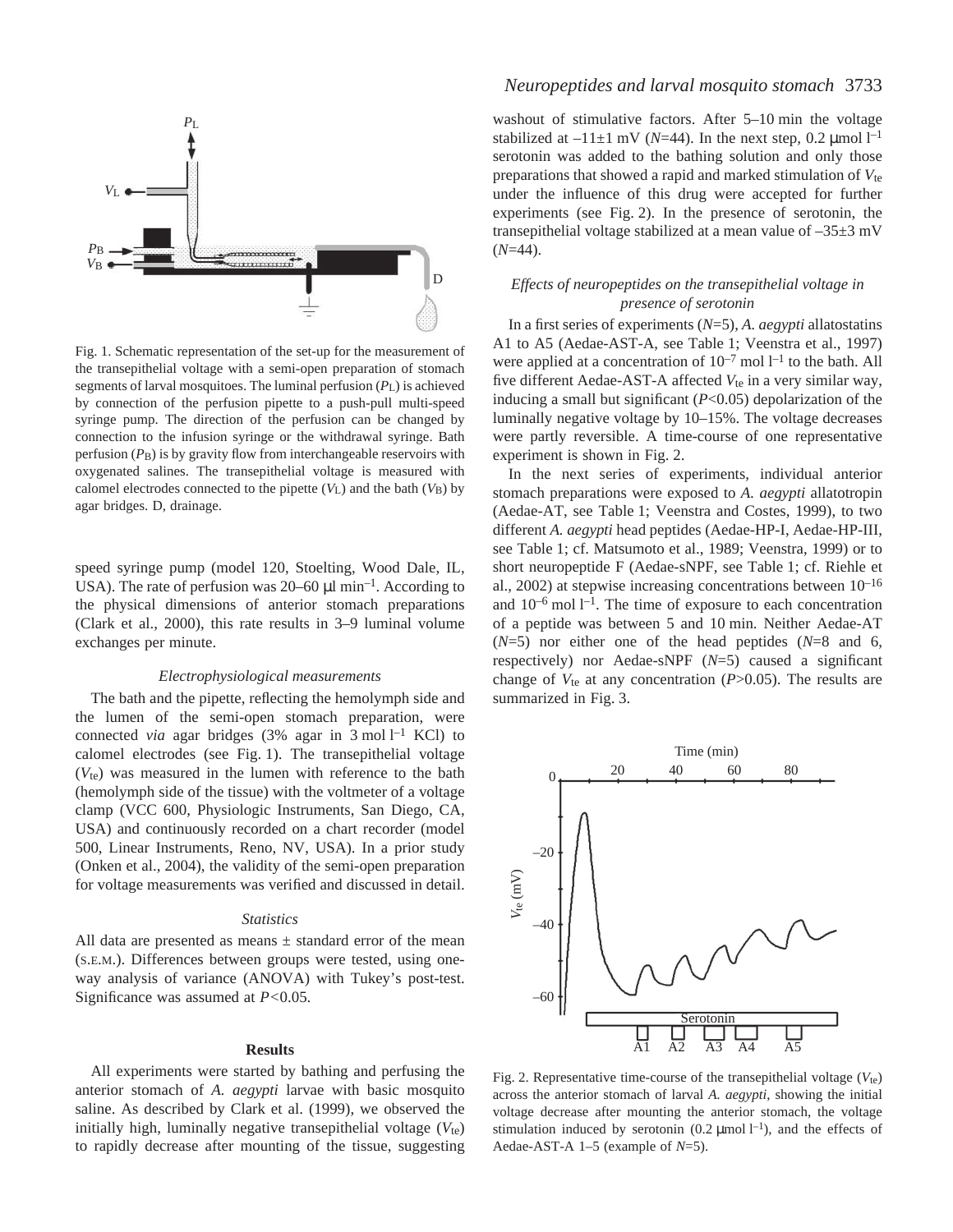3734 H. Onken, S. B. Moffett and D. F. Moffett



In another series of experiments the individual tissues were exposed to increasing concentrations  $(10^{-16}$  to  $10^{-6}$  mol  $l^{-1}$ ) of *A. aegypti* neuropeptide F (Aedae-NPF; see Table 1; Stanek et al., 2002). The results are summarized in Fig. 4. At  $10^{-10}$ ,  $10^{-8}$ and  $10^{-6}$  mol  $l^{-1}$ , the peptide significantly reduced  $V_{te}$  by  $22\pm5$ , 26 $\pm$ 6 and 31 $\pm$ 7% of the control value, respectively (*P*<0.05). The effect of Aedae-NPF showed a large scatter among individual stomach preparations. At  $10^{-6}$  mol  $1^{-1}$ , voltage reductions between 9% and 68% of the control value were measured. The effectiveness of the peptide showed no relation to the magnitude of *V*te under control conditions. The effect of the peptide was only partly reversible. However, it must be taken into consideration that in this kind of experiment the tissue is exposed to increasing concentrations of the modulator for 30–60·min, which certainly does not favor a successful washout*.*

In the next series of experiments  $(N=6)$  we tested whether proctolin (for a review, see Konopinska and Rosinski, 1999) affects *V*te of the anterior stomach of *A. aegypti* larvae. In all six experiments the individual tissues were subsequently exposed to hemolymph-side proctolin at increasing concentrations between  $10^{-16}$  and  $10^{-6}$  mol  $1^{-1}$ . The results are summarized in Fig. 4. Proctolin effected an almost continuous decrease of  $V_{te}$  with increasing concentration. However, only

Fig. 3. Transepithelial voltages  $(V_{te})$  expressed as percentage of the control voltage (100%) for different concentrations of Aedae-AT (open circles; control voltage  $-27\pm 4$  mV,  $N=5$ ), Aedae-HP-I (filled circles; control voltage  $-27\pm 4$  mV,  $N=8$ ), Aedae-HP-III (filled squares; control voltage  $-37\pm10$  mV,  $N=6$ ), and Aedae-sNPF (filled triangles; control voltage  $-43\pm11$  mV,  $N=5$ ). All values are means. Selected error bars in the figure reflect S.E.M.

at concentrations between  $10^{-10}$  and  $10^{-6}$  mol  $1^{-1}$  did the results satisfy the criteria for statistically significant difference from the initial control value (*P*<0.05). As with Aedae-NPF, the voltage reduction induced by proctolin showed a large scatter  $(9-78\%$  of the control at  $10^{-6}$  mol  $1^{-1}$ ), which was independent of the magnitude of *V*te before addition of the peptide. The effects of proctolin were only partly reversible.

### *Effects of neuropeptides on stomach motility*

Within 2 h after addition of serotonin  $(0.2 \mu \text{mol} \, \text{m}^{-1})$ , many preparations generated fluctuations of the transepithelial voltage (∆*V*te) that were independent of the magnitude of *V*te. At the same time when ∆*V*te appeared, muscular motility of the mounted tissue could be observed through the preparation microscope. The motility included regular peristaltic waves. However, often it was observed to contain less regular contractions and seemed to reflect pump-like mixing of stomach contents instead of directional transport by peristaltic activity. With different preparations different patterns of ∆*V*te were observed (see Fig.  $5A$ ). In some preparations, the muscular motility was reflected in a relatively regular sinusoidal wave. In others, their appearance resembled a double saw, where two waves of different frequency and



Fig. 4. Transepithelial voltages  $(V_{te})$  expressed as percentage of the control voltage (100%) for different concentrations of Aedae-NPF (filled circles; control voltage  $-32\pm 6$  mV,  $N=9$ ) and proctolin (open diamonds; control voltage  $-37\pm5$  mV,  $N=6$ ). Values are means + or – s.E.M. Asterisks indicate significant difference from the control (*P*<0.05).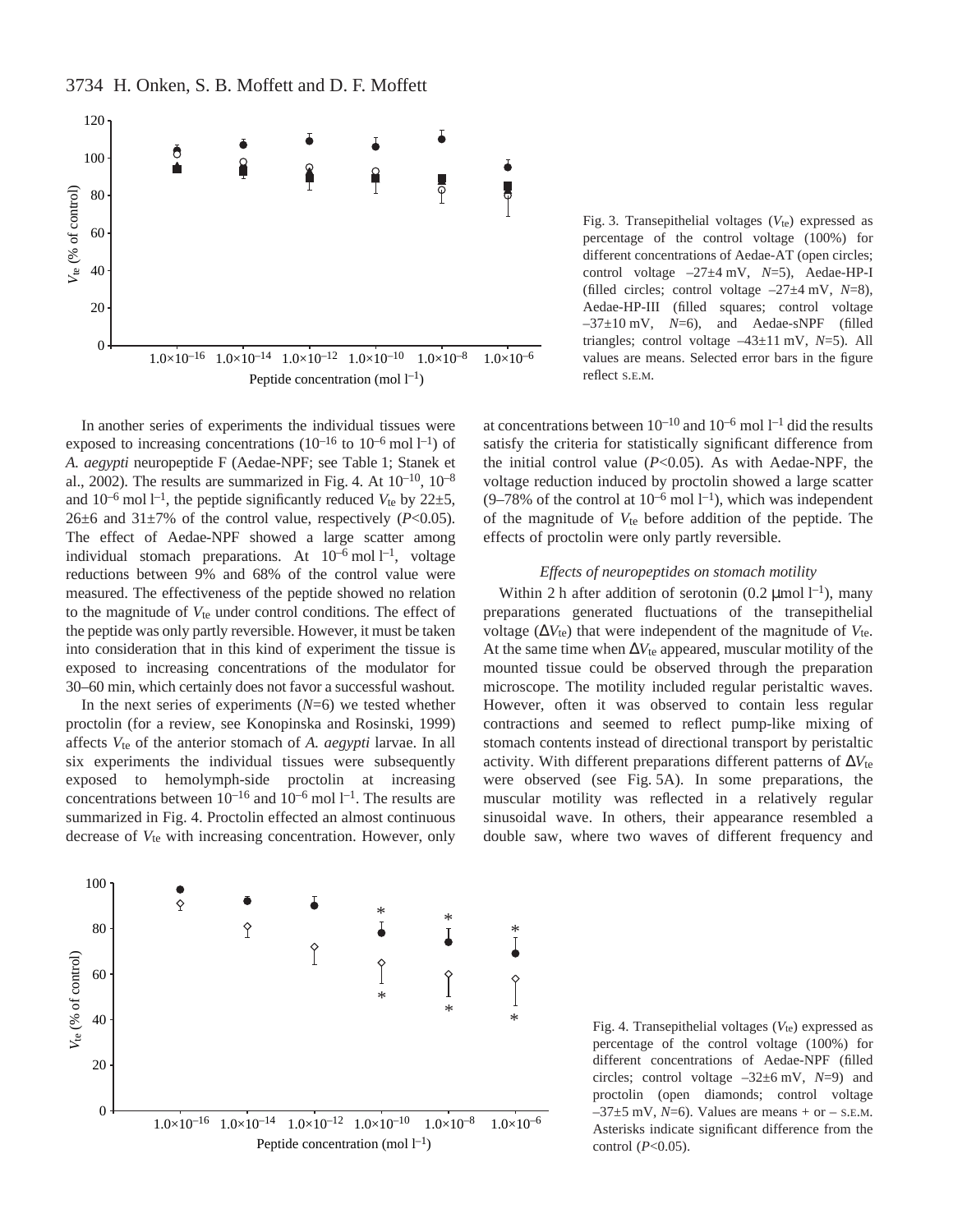

Fig. 5. (A) Examples for the different patterns of voltage fluctuations observed with isolated and perfused anterior stomach preparations of larval *A. aegypti.* (B) Representative example of the recordings of voltage fluctuations of the anterior stomach of *A. aegypti* larvae, showing their dependence on the presence of serotonin  $(N=7)$ . Upper trace recorded in presence of serotonin  $(0.2 \text{ µmol l}^{-1})$ , middle trace after its washout, and lower trace after re-establishing serotonin. (C) Representative example of the recordings of voltage fluctuations in absence of Aedae-HP-I and in presence of different concentrations of the peptide (*N*=5). Voltage traces from top to bottom: control, Aedae-HP-I 10<sup>-8</sup> mol l<sup>-1</sup>; Aedae-HP-I 10<sup>-6</sup> mol l<sup>-1</sup>; control after washout of Aedae-HP-I.

amplitude appeared to overlap. In some cases bursts of high wave activity were regularly interrupted by phases of much lower activity. Both ∆*V*te and muscular motility were simultaneously and reversibly affected by washout of serotonin or by addition of peptides, indicating a direct relationship between ∆*V*te and motility. In order to quantitatively assess ∆*V*te the voltage signal was recorded at increased gain  $(0.5-1.0~\text{mV cm}^{-1})$  and paper velocity  $(0.2~\text{cm s}^{-1})$ . The amplitude of the voltage oscillation was determined in 15 time intervals of 1 s and afterwards averaged. The frequencies were determined by counting oscillation peaks during a time period of 15 s. In nine experiments the preparations generated fluctuations of  $V_{te}$  with an amplitude of  $0.65\pm0.20$  mV (mean  $\pm$  S.E.M.) and frequency of 1.42 $\pm$ 0.05 s<sup>-1</sup> (mean  $\pm$  S.E.M.).

The *V*<sub>te</sub> fluctuations and the stomach motility are not

instantaneously induced after the first addition of serotonin to the bathing medium. However, once initiated  $(60-120$  min after addition of the drug) they were strictly dependent on the presence of serotonin (Fig. 5B). Washout of serotonin rapidly abolished ∆*V*te and stomach motility, and re-addition of the drug re-established them (*N*=7).

Like Aedae-HP-I (see Fig. 5C), Aedae-HP-III, Aedae-sNPF and Aedae-NPF also reversibly inhibited ∆*V*te and the stomach motility in a dose-dependent way. To quantify the influence of the neuropeptides, experiments were performed in which a peptide was applied at increasing concentrations (10–8 and 10<sup>-6</sup> mol l<sup>-1</sup>) before and after recording ΔV<sub>te</sub> under control conditions. Analyzing the amplitudes of ∆*V*te under control conditions and comparing them with those measured in the presence of different concentrations of the neuropeptides



Fig. 6. Amplitudes of voltage fluctuations in presence of neuropeptides related to the control with 0.2 μmol<sup>1-1</sup> serotonin only (*A*<sub>Exp</sub>/*A*<sub>Ser</sub>). Aedae-HP-I (bars with dots, *N*=7, + S.E.M.), Aedae-HP-III (bars with vertical lines, *N*=7, + S.E.M.), Aedae-sNPF (bars with horizontal lines; *N*=5, + S.E.M.), Aedae-NPF (bars with diagonal lines, *N*=7, + S.E.M.). Each peptide was applied at  $10^{-8}$  and  $10^{-6}$  mol  $1^{-1}$ . \*Significant difference from the control (*P*<0.05); \*\*significant difference from the lower peptide concentration (*P*<0.05) in addition to the difference from the control.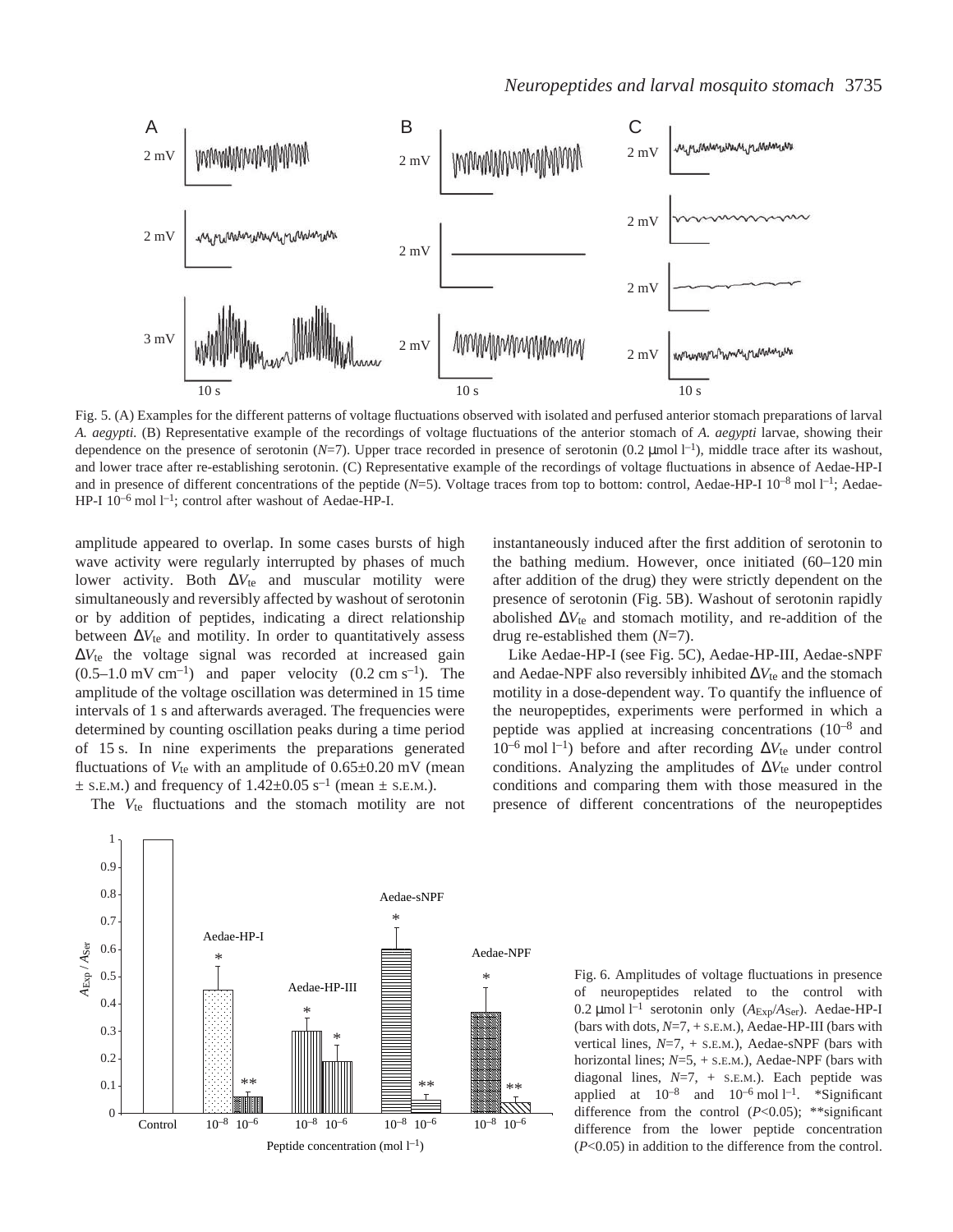clearly demonstrated the dose-dependent inhibitory effect of Aedae-HP-I, Aedae-sNPF and Aedae-NPF (see Fig. 6). For these peptides, the amplitudes of  $\Delta V_{\text{te}}$  at 10<sup>-8</sup> mol<sup>1-1</sup> were significantly lower than those under control conditions  $(P<0.05)$ . At  $10^{-6}$  mol l<sup>-1</sup> these peptides caused a further decrease of the amplitudes of ∆*V*<sub>te</sub>, which were found to be significantly lower than the amplitudes under control conditions and in presence of the lower neuropeptide concentration (*P*<0.05). Aedae-HP-III also caused a reduction of the amplitudes of ∆*V*te. However, in this case the two different peptide concentrations did not result in significantly different effects on the amplitude of  $\Delta V_{\text{te}}$  (see Fig. 6), suggesting that Aedae-HP-III already exerts its maximal influence on stomach motility at  $10^{-8}$  mol  $l^{-1}$ .

Analysing the influence of neuropeptides on the frequencies of ∆*V*te (*N*=5–7) showed that this parameter is affected to a minor degree by the peptides. When compared with the frequencies under control conditions, the lower peptide concentrations  $(10^{-8} \text{ mol } l^{-1})$  did not result in significant changes ( $P > 0.05$ ) of the frequencies. Only at  $10^{-6}$  mol  $1^{-1}$  did Aedae-HP-I (0.52 $\pm$ 0.14 s<sup>-1</sup>), Aedae-sNPF (0.33 $\pm$ 0.13 s<sup>-1</sup>) and Aedae-NPF  $(0.53\pm0.31 \text{ s}^{-1})$  significantly reduce the frequencies of  $\Delta V_{\text{te}}$  (*P*<0.05) when compared with the control  $(1.47\pm0.04~s^{-1}).$ 

The influences of Aedae-AST-A, Aedae-AT and proctolin on ∆*V*te were not studied in detail. During the experiments with Aedae-AT voltage fluctuations were never observed. In one of the five experiments with the different Aedae-AST-A, *V*te fluctuations were observed and not inhibited by  $10^{-7}$  mol  $1^{-1}$  of the peptides. In one experiment with proctolin,  $V_{te}$  fluctuations and motility were observed directly after administration of  $10^{-16}$  mol  $1^{-1}$  of the peptide; increasing the proctolin concentration did not further modify ∆*V*te. In the other five experiments with proctolin, no ∆*V*<sub>te</sub> or motility were observed.

### **Discussion**

Based on the presence of a large number of endocrine cells, the insect midgut has been described as the largest endocrine organ (Brown et al., 1985). Its analogy to the gastroenteropancreatic endocrine system of mammals has been considered and various neuropeptides have been localized in this organ (cf. Sehnal and Zitnan, 1996). Thus, supplementing the neuropeptides liberated by the central nervous system, the enteric nervous system and gastrointestinal endocrine cells could substantially contribute to regulation of midgut functions, including ion transport. With the proceeding identification of neuropeptides in insects it becomes more and more important to gain insight into their specific effects and modes of action.

### *Methodological aspects*

The validity and advantages of the semi-open preparation of the isolated and perfused anterior stomach of larval mosquitoes have been demonstrated and discussed in detail in a previous study (Onken et al., 2004). With respect to the regulation of transport rates the qualitative aspect of the transepithelial voltage  $(V_{te})$  is not ideal and the development of a technique to quantitatively monitor ion transport in the mosquito stomach remains a major task. Nevertheless, *V*te measurements are certainly useful for detecting changes induced by transport modulators, although their interpretation can be more complicated and insight into the mechanism of action of a modulator is difficult without simultaneous, area-specific conductance measurements.  $V_{te}$  is determined by paracellular and transcellular parameters and a hormone-induced change of *V*te could reflect a change of the transport rates *via* an effect on the paracellular conductance, as has been proposed for the leucokinin-induced stimulation of fluid secretion by Malpighian tubules of *A. aegypti* (cf. Beyenbach, 2003; Yu and Beyenbach, 2004). When a modulator affects only the paracellular resistance the changes of  $V_{te}$  and transport rates are opposite. Reduction of the paracellular resistance results in an increased transport rate at decreased  $V_{te}$ , whereas an increased paracellular resistance causes reduction of transport rates at increased  $V_{te}$ . However, the vast majority of hormonal modulators seems to act on electromotive force and/or conductance of the transcellular pathway, and in this case an increasing  $V_{te}$  reflects transport stimulation and a decreasing *V*te reduction of the transport rate.

As in a previous study with the semi-open preparation of the larval anterior stomach of *A. aegypti* (Onken et al., 2004), *V*te under control conditions and after stimulation with serotonin showed considerable variability. Of course, we cannot rule out that this variation is partly based on different voltage decrements *via* the open ends of the preparations, reflecting a different longitudinal resistance of preparations of different length. Interestingly, however, the effects of neuropeptide F and proctolin on  $V_{te}$  also showed a large scatter from preparation to preparation, and the effectiveness showed no relation to the magnitude of  $V_{te}$  under control conditions before addition of the peptides (see Results). This observation suggests a significant variability between individual preparations that seems not to be related to the method. Instead, the differences may reflect a variability of the characteristics of the tissue from individual to individual. Such differences could be related, for example, to age and/or feeding behavior of fourth instar larvae and need further, more detailed studies.

During the present study, we noticed an additional feature of the preparation that is of particular importance for the evaluation of possible modulators of larval mosquito stomach functions. The stomach motility appears to be reflected in small, but properly recordable  $V_{te}$  deflections with different patterns (see Fig. 5A). The dependence of  $V_{te}$  fluctuations and of the observable stomach motility on the presence of serotonin and their inhibition by peptides (see below) is an indication that the dynamic  $V_{te}$  component reflects muscular motility. In fact, the  $V_{te}$  fluctuations cannot be related to the force of muscular activity, as is possible with other bioassays that use microforce transducers. We do not know how the motility generates fluctuations of  $V_{te}$ . It is certainly possible that the stomach motility could generate waves of small hydrostatic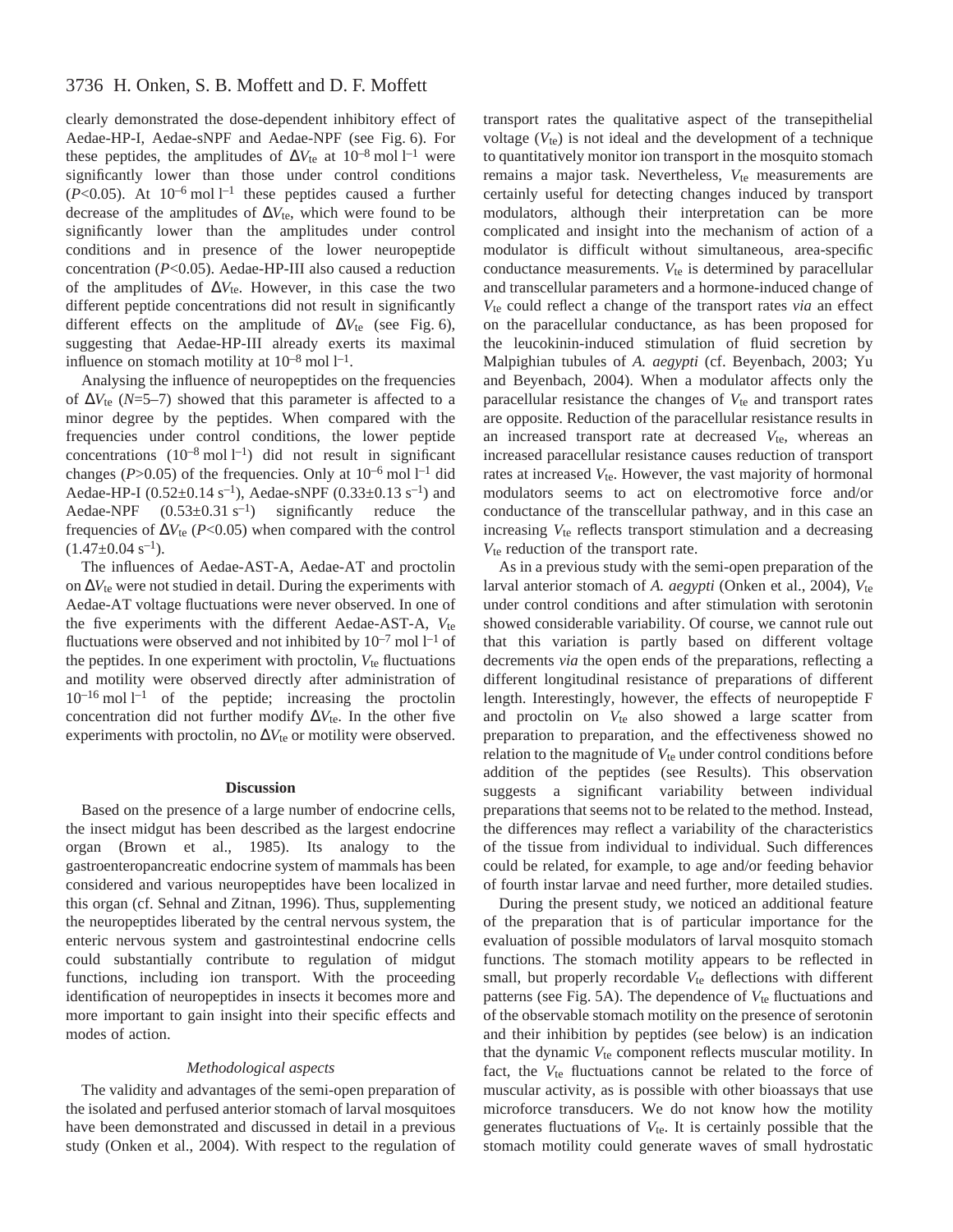pressure changes in the lumen that could in turn influence ion movement across ion-selective paracellular pathways. However, we cannot exclude direct effects of pressure gradients on the transcellular ion movement (Wang et al., 2003) or other explanations. More detailed experiments are needed to uncover the link between motility and  $V_{te}$ . Nevertheless, as the results of the present study indicate, the *V*te fluctuations seem to directly reflect muscular motility. Thus, the semi-open preparation of stomach segments could be an especially powerful tool for studying the effects of possible modulators on midgut function, because it seems to allow simultaneous monitoring of transepithelial ion transport (reflected in  $V_{te}$ ) and stomach motility (reflected in its fluctuations).

## *Effects of peptides*

The number of gastrointestinal endocrine cells of insects, their degree of FMRFamide-immunoreactivity and the hemolymph concentration of the immunoreactive agent were observed to change as a response to feeding (Brown et al., 1986; Jenkins et al., 1989). For gastrointestinal functions like muscular motility (Schoofs et al., 1993), salivary gland fluid secretion (Duve et al., 1992), midgut secretion of digestive enzymes (Fusé et al., 1999; Nachman et al., 1997), fluid secretion by Malpighian tubules (Beyenbach, 2003; Coast et al., 2002) and reabsorption by the hindgut (Coast et al., 2002), regulation by peptides is well documented. In contrast, to our knowledge only a single study was performed that is related to the regulation of midgut ion transport by neuropeptides (Lee et al., 1998).

All effects of peptides on  $V_{te}$  and its fluctuations observed in the present study appeared quickly after addition of the modulators to the bathing medium (see Fig. 1). In the experiments where effects of Aedae-NPF and proctolin on *V*te were observed the reversibility was limited, probably due to the long exposure of the tissue to the respective peptide. Interestingly, stomach motility and  $V_{te}$  fluctuations appeared only 60–120 min after addition of serotonin. This observation could be explained if liberated endogenous peptides inhibit peristaltic activity until they are washed out.

#### *Allatotropin and allatostatin*

Peptide factors of the nervous system are known to stimulate (allatotropin) or inhibit (allatostatin) the synthesis of juvenile hormone in the corpora allata. Both peptide types were also shown to have myotropic effects, including on gut peristalsis (Lange et al., 1993; Duve and Thorpe, 1994; Veenstra et al., 1994). Moreover, allatostatin was shown to stimulate midgut carbohydrate enzyme activity (Fusé et al., 1999) and allatotropin was demonstrated to inhibit ion transport across *Manduca sexta* posterior midgut (Lee et al., 1998). An Aedae-AT (Veenstra and Costes, 1999) and different Aedae-AST-A (Veenstra et al., 1997) have been isolated from adult *A. aegypti*. The identification of a partial prepro-allatostatin cDNA from a midgut cDNA library indicated that this gene is also expressed in the mosquito midgut (Veenstra et al., 1997). As shown in the present study (see Fig. 2), the five allatostatins acted in an almost identical way on  $V_{te}$  of the anterior stomach, causing a slight but significant reduction. In contrast, Aedae-AT was without significant effect on  $V_{te}$  in the whole concentration range studied (see Fig. 3).

Although the effects of Aedae-AT and Aedae-AST-A on stomach motility were not studied in detail, voltage fluctuations were never observed after addition of Aedae-AT. Thus, this peptide apparently does not induce muscular motility in the anterior stomach of *A. aegypti*. In one of the five experiments with the Aedae-AST-A, muscular contractions and  $V_{te}$  fluctuations were observed and not inhibited by the peptides, suggesting that allatostatins do not inhibit motility in this tissue. Nevertheless, additional studies are needed to verify that Aedae-AT and Aedae-AST-A do not affect stomach motility in larval *A. aegypti*.

### *Head peptides and short neuropeptide F*

Different head peptides have been isolated from *A. aegypti* (Matsumoto et al., 1989; Veenstra, 1999). Antiserum against Aedae-HP-I reacted with gastrointestinal endocrine cells of adult mosquitoes (Brown et al., 1994) and the gene is expressed in larvae, adult males and adult females in response to a blood meal (Stracker et al., 2002). Aedae-HP-I was demonstrated to induce supression of host-seeking behaviour in adult females (Brown et al., 1994). A gene encoding short neuropeptide F (sNPF) has been found in *Drosophila melanogaster* and *Anopheles gambiae* (Riehle et al., 2002), and the Aedae-sNPF was isolated from an adult abdomen extract based on its immunoreactivity in a NPF radioimmunoassay. In the present study, Aedae-HP-I, Aedae-HP-III and Aedae-sNPF did not induce significant changes of  $V_{te}$  across the anterior stomach of larval *A. aegypti* (see Fig. 3), indicating that these peptides do not interfere with ion transport *via* the serotoninstimulated cells. However, all three peptides clearly inhibited stomach motility (see Figs 5C, 6). Aedae-HP-I and AedaesNPF supressed the amplitude of the  $V_{te}$  fluctuations apparently more effectively than Aedae-HP-III. The finding of a myotropic effect of head peptide is contradictory to the results of a study on hindguts of adult *A. aegypti* where Aedae-HP-I was without effect on peristalsis. It could be, however, that muscular motility in different regions of the gut is modulated by different peptides.

### *Neuropeptide F*

Neuropeptide F (NPF), a member of the neuropeptide F/Y superfamily, was isolated from adult *A. aegypti* and NPF-like immunostaining was observed in brain and midgut of adults and larvae (Stanek et al., 2002). In adult females the NPF hemolymph concentration dropped immediately after a blood meal but showed a peak 24 h after the blood meal, suggesting a relation to digestive processes and the reproductive cycle (Stanek et al., 2002). In larvae, submicromolar concentrations of the peptide induced a decrease of *V*te across the anterior stomach (see Fig. 4). In addition, a strong inhibitory effect on stomach motility was observed (see Fig. 6). Thus, Aedae-NPF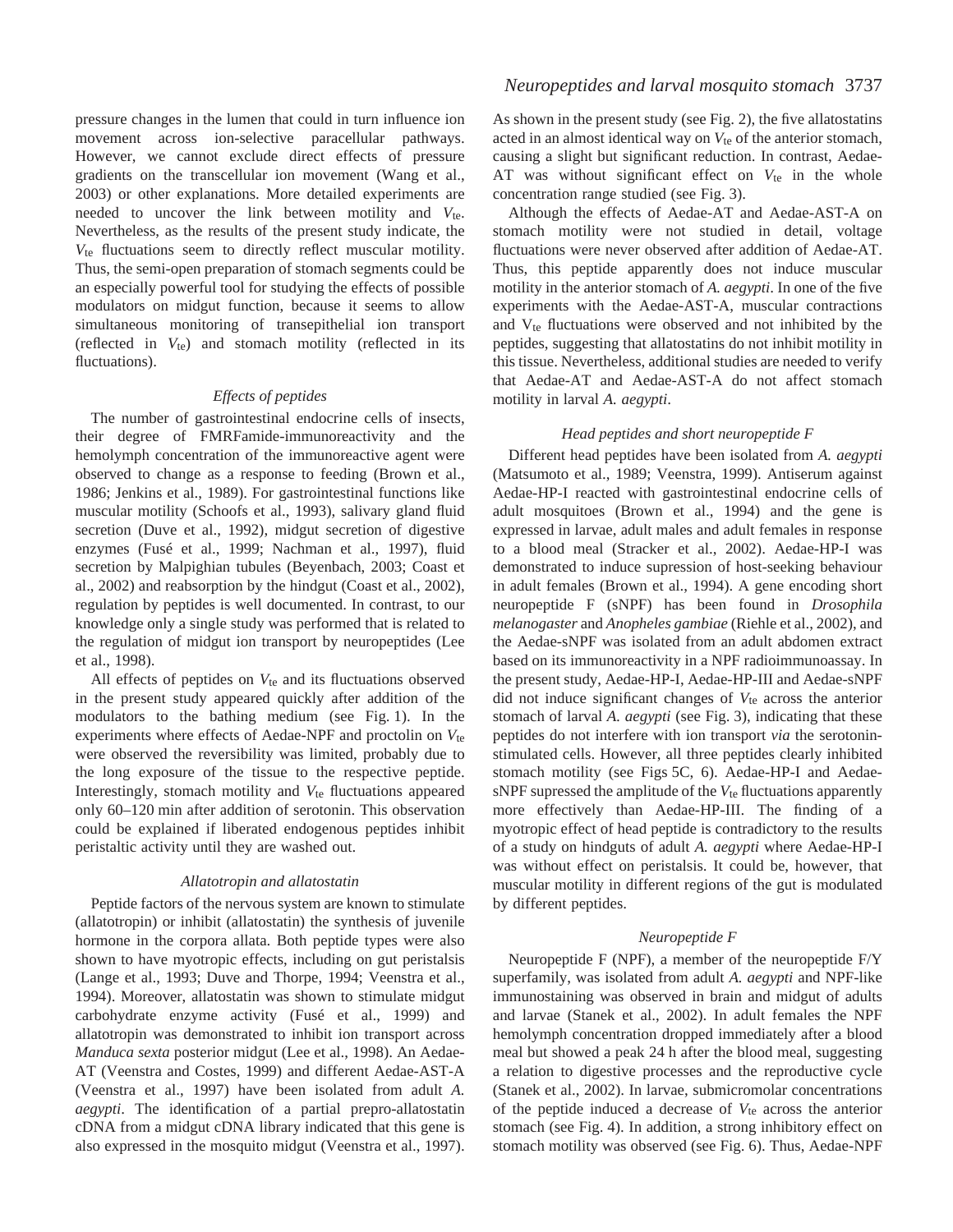# 3738 H. Onken, S. B. Moffett and D. F. Moffett



Fig. 7. Sketch summarizing the effects of neuropeptides on ion transport across the epithelial cell layer (E) and peristaltic activity of the muscle layer (M) of the anterior stomach of larval *A. aegypti*. + denotes stimulative and inhibitory effects on epithelial and/or muscle layers of the anterior stomach tissue.

is evidently involved in the regulation and coordination of two major functions of the anterior stomach of mosquito larvae: alkalization and motility.

### *Proctolin*

Proctolin is the best known and most investigated myotropic neuropeptide in insects, and it is regarded as the main neuromuscular transmitter/modulator in the gut of insects (Konopinska and Rosinski, 1999). In a variety of insects, proctolin has been shown to induce or stimulate muscle contractions, including gut peristalsis (Orchard et al., 1989). In the present study, proctolin induced a dose-dependent reduction of  $V_{te}$  (see Fig. 4), indicating that it affects transepithelial ion transport *via* the serotonin-stimulated cells at submicromolar doses. Thus, besides the promotion of vitellogenesis in the cockroach oocyte (Goudey-Perriere et al., 1994), the present finding is one of the rare examples of proctolin affecting a non-excitable cell type.

In the present investigation, possible effects of proctolin on *V*te fluctuations, and thus stomach motility, were not studied in detail. In one experiment proctolin was observed to apparently induce  $V_{te}$  fluctuations at  $10^{-16}$  mol  $l^{-1}$  and the  $V_{te}$  fluctuations were not further modified when the concentration of the peptide was increased. However, this effect was not reproduced in the other five experiments. Thus, it appears that proctolin does not influence muscular motility in the anterior stomach of *A. aegypti*, but this observation needs verification in future. Nevertheless, it is noteworthy that in a comparative study (Messer and Brown, 1995) cricket hindguts responded in the expected way with a stimulation of peristalsis to proctolin, whereas with the hindguts of adult mosquitoes, proctolin did not affect peristalsis.

*Effects of peptides related to their amino acid sequences* The amino acid sequences of the peptides used in the present study (see Table 1) show clear similarities between Aedae-HP-I, Aedae-HP-II and Aedae-sNPF that cannot be neglected. In fact, there has been a proposal to name all peptides with the  $R(K)-X_1-R-X_2$ amide C-terminal motif as short NPFs (cf. Mertens et al., 2002). It might be that they all bind with different affinities to the same receptor to exercise their inhibitory effect on stomach motility. In *D. melanogaster*, different G-protein coupled receptors have been identified for short and long NPFs (Garczynski et al., 2002; Mertens et al., 2002; Feng et al., 2003). The same can be anticipated for *A. aegypti*, based on the observation that long NPF inhibited ion transport (Fig. 4), whereas head peptides/short NPF did not (Fig. 3). That the five Aedae-AST-A produced almost the same inhibitory effect on *V*te may also be attributable to their action on the same receptor. Among the three types of peptides that reduced  $V_{te}$ , similarities in their sequence can hardly be seen and it seems reasonable to assume that proctolin, Aedae-NPF and Aedae-AST-A use different receptors to unfold their action on ion transport. Since the effects of peptides on ion transport and motility were antagonistic to the effects of serotonin, it seems likely that the peptides interfere with the signal transduction pathways of the biogenic amine.

### *Effects on transport and*/*or motility*

The effects of serotonin and of neuropeptides observed in the present study are summarized in Fig. 7. Four groups of modulators can be distinguished: (1) stimulants of transepithelial transport and stomach motility (serotonin), (2) inhibitors of transepithelial transport and stomach motility (neuropeptide F), (3) inhibitors of transepithelial transport (proctolin and allatostatin) and (4) inhibitors of stomach motility (head peptides and short neuropeptide F). The identified modulators offer the possibility of an effective regulation and coordination of ion transport (alkalization) and muscular motility. However, it cannot of course be excluded that direct neuronal influence and further hormones/ neuropeptides are also involved in the regulation and coordination of the anterior stomach functions.

Although the present study provides new insights into the regulation of the activity of the anterior stomach of larval *A. aegypti*, it has revealed even more gaps in our knowledge. We still have not identified the modulator (hormonal or nonhormonal) that re-establishes proper function of the cells with depolarizing basolateral membrane voltage (cf. Clark et al., 2000), which seem to be crucial for alkalization to pH 10–12 (see Introduction). Moreover, future studies need to determine the mode of action of the identified regulators, how their effects are relayed to the intracellular level and which transporters are affected. Another question to be addressed is where the peptides are liberated and which factors govern their liberation.

We are indebted to Dr M. R. Brown for helpful discussions and for the head peptides and for short and long neuropeptide F. We thank Dr J. A. Veenstra and Dr F. G. Noriega for